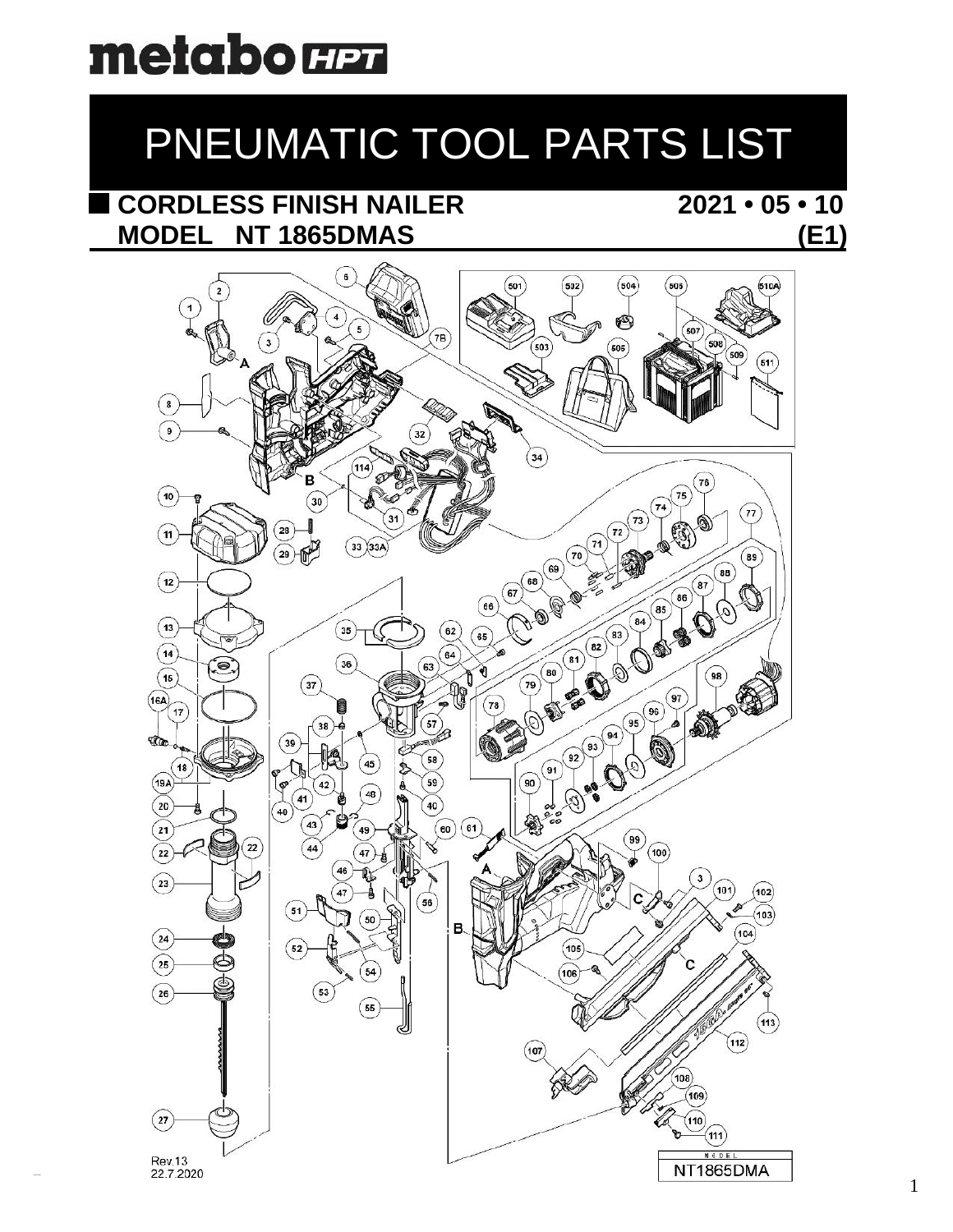| <b>PARTS</b>       |                   |                                                                 |                             | NT1865DMAS                                |
|--------------------|-------------------|-----------------------------------------------------------------|-----------------------------|-------------------------------------------|
| <b>ITEM</b><br>NO. | <b>CODE NO.</b>   | <b>DESCRIPTION</b>                                              | NO.<br><b>USED</b>          | <b>REMARKS</b>                            |
| 1                  | 880219            | HEX. SOCKET HD. BOLT (W/FLANGE) M5X16                           | 1                           |                                           |
| $\mathbf 2$        | 371225            | <b>HOUSING (C)</b>                                              | 1                           |                                           |
| 3                  | 331109            | LOW HEAD HEX. SOCKET BOLT M4X8                                  | 7                           |                                           |
| 4                  | 371214            | <b>HOOK</b>                                                     | 1                           |                                           |
| 5                  | 301653            | <b>TAPPING SCREW (W/FLANGE) D4X20 (BLACK)</b>                   | 13                          |                                           |
| $*6$<br>$**7B$     | 339782<br>371009M | <b>BATTERY BSL 1830C (USA.CAN)</b><br><b>HOUSING ASS'Y</b>      | 1<br>1                      | INCLUD.503<br><b>INCLUD.2 FOR USA.CAN</b> |
| 8                  |                   | <b>LABEL</b>                                                    | 1                           |                                           |
| 9                  | 994806            | P-TITE SCREW D4X20                                              | 1                           |                                           |
| 10                 | 371015            | <b>HEX. SOCKET BOLT M5</b>                                      | 4                           |                                           |
| 11                 | 371014            | <b>TOP COVER</b>                                                | 1                           |                                           |
| 12                 | 371012            | <b>RUBBER CUSHION (C)</b>                                       | 1                           |                                           |
| 13                 | 371035            | <b>CHAMBER COVER</b>                                            | 1                           |                                           |
| 14<br>15           | 371040<br>371037  | <b>SPECIAL NUT M36</b><br>O-RING (I.D 79.5)                     | 1<br>1                      |                                           |
| 16A                | 376085            | <b>CHARGE CAP</b>                                               | 1                           |                                           |
| 17                 | 872822            | <b>O-RING (S-5)</b>                                             | 1                           |                                           |
| 18                 | 371038            | <b>VALVE CORE</b>                                               | 1                           |                                           |
| 19A                | 376548            | <b>CHAMBER BASE ASS'Y</b>                                       | 1                           | <b>INCLUD.18</b>                          |
| 20                 | 949658            | HEX. SOCKET HD. BOLT M5X18 (10 PCS.)                            | 4                           |                                           |
| 21                 | 371042            | O-RING (I.D 32.99)                                              | 1                           |                                           |
| $\overline{22}$    | 371011            | <b>RUBBER CUSHION (B)</b>                                       | $\overline{2}$              |                                           |
| 23<br>24           | 371041<br>371046  | <b>CYLINDER</b><br><b>X-RING</b>                                | 1                           |                                           |
| $\overline{25}$    | 371047            | <b>SLIDE RING</b>                                               | 1<br>1                      |                                           |
| 26                 | 371045            | <b>PISTON</b>                                                   | 1                           |                                           |
| 27                 | 371048            | <b>PISTON BUMPER</b>                                            | 1                           |                                           |
| 28                 | 332000            | SPRING (T)                                                      | 1                           |                                           |
| 29                 | 371021            | <b>TRIGGER</b>                                                  | 1                           |                                           |
| 30                 | 371020            | O-RING (I.D 2.5)                                                | $\mathbf 2$                 |                                           |
| 31                 | 371019            | <b>SWITCH CABLE (A)</b>                                         | 1                           |                                           |
| 32<br>**33A        | 332668<br>376525  | <b>RUBBER CUSHION</b><br><b>WIRING ASS'Y</b>                    | 1<br>1                      | <b>INCLUD.114 FOR USA.CAN</b>             |
| 34                 | 370728            | <b>TERMINAL RUBBER (A)</b>                                      | 1                           |                                           |
| 35                 | 371010            | <b>RUBBER CUSHION (A)</b>                                       | $\overline{2}$              |                                           |
| 36                 | 371050            | <b>NOSE</b>                                                     | 1                           |                                           |
| 37                 | 371067            | <b>SPRING</b>                                                   | $\mathbf 1$                 |                                           |
| 38                 | 877371            | <b>NYLON NUT M5</b>                                             | 1                           |                                           |
| 39                 | 371064            | <b>PUSHING LEVER ARM ASS'Y</b>                                  | 1                           | <b>INCLUD.38.42</b>                       |
| 40<br>41           | 325077<br>371058  | SEAL LOCK HEX. SOCKET HD. BOLT M3X6<br>PUSHING LEVER ARM HOLDER | 3<br>1                      |                                           |
| 42                 | 371065            | <b>PUSHING LEVER PIECE</b>                                      | 1                           |                                           |
| 43                 | 881765            | <b>RATCHET SPRING</b>                                           | 1                           |                                           |
| 44                 | 887358            | <b>ADJUSTER</b>                                                 | 1                           |                                           |
| 45                 | 371062            | <b>WASHER D4</b>                                                | 1                           |                                           |
| 46                 | 371061            | <b>PUSHING LEVER ARM HOLDER (B)</b>                             | $\mathbf{1}$                |                                           |
| 47                 | 886311            | SEAL LOCK HEX. SOCKET HD. BOLT M4X12                            | 3                           |                                           |
| 48<br>49           | 886331<br>371057  | <b>RATCHET SPRING</b><br><b>BLADE GUIDE</b>                     | 1<br>1                      |                                           |
| 50                 | 371070            | <b>GUIDE PLATE</b>                                              | 1                           |                                           |
| 51                 | 371079            | <b>LOCK LEVER COVER</b>                                         | 1                           |                                           |
| 52                 | 371076            | <b>LOCK LEVER</b>                                               | 1                           |                                           |
| 53                 | 949496            | ROLL PIN D3X16 (10 PCS.)                                        | 1                           |                                           |
| 54                 | 371080            | ROLL PIN D3X32                                                  | $\mathbf 1$                 |                                           |
| 55                 | 371083            | <b>PUSHING LEVER</b>                                            | $\mathbf 1$                 |                                           |
| 56<br>57           | 371077<br>6696839 | ROLL PIN D3X22<br><b>WIRE BAND</b>                              | $\mathbf{1}$<br>$\mathbf 1$ |                                           |
| 58                 | 371022            | <b>SENSOR (B)</b>                                               | 1                           |                                           |
| 59                 | 371052            | <b>SENSOR HOLDER (A)</b>                                        | $\mathbf{1}$                |                                           |
| 60                 | 371073            | <b>GUIDE PIN</b>                                                | 1                           |                                           |
| 61                 | 331790            | LEVER (C)                                                       | 1                           |                                           |
| 62                 | 371053            | <b>SENSOR HOLDER (A)</b>                                        | 1                           |                                           |
| 63                 | 371023            | <b>SENSOR (C)</b>                                               | $\mathbf{1}$                |                                           |
| 64                 | 371054<br>325241  | <b>SENSOR HOLDER (B)</b>                                        | $\mathbf 1$                 |                                           |
| 65<br>66           | 371051            | SEAL LOCK HEX. SOCKET HD. BOLT M3X8<br><b>SHIELD RING</b>       | 1<br>1                      |                                           |
| 67                 | 371033            | <b>BALL BEARING 6900VVCM</b>                                    | $\mathbf{1}$                |                                           |
|                    |                   |                                                                 |                             |                                           |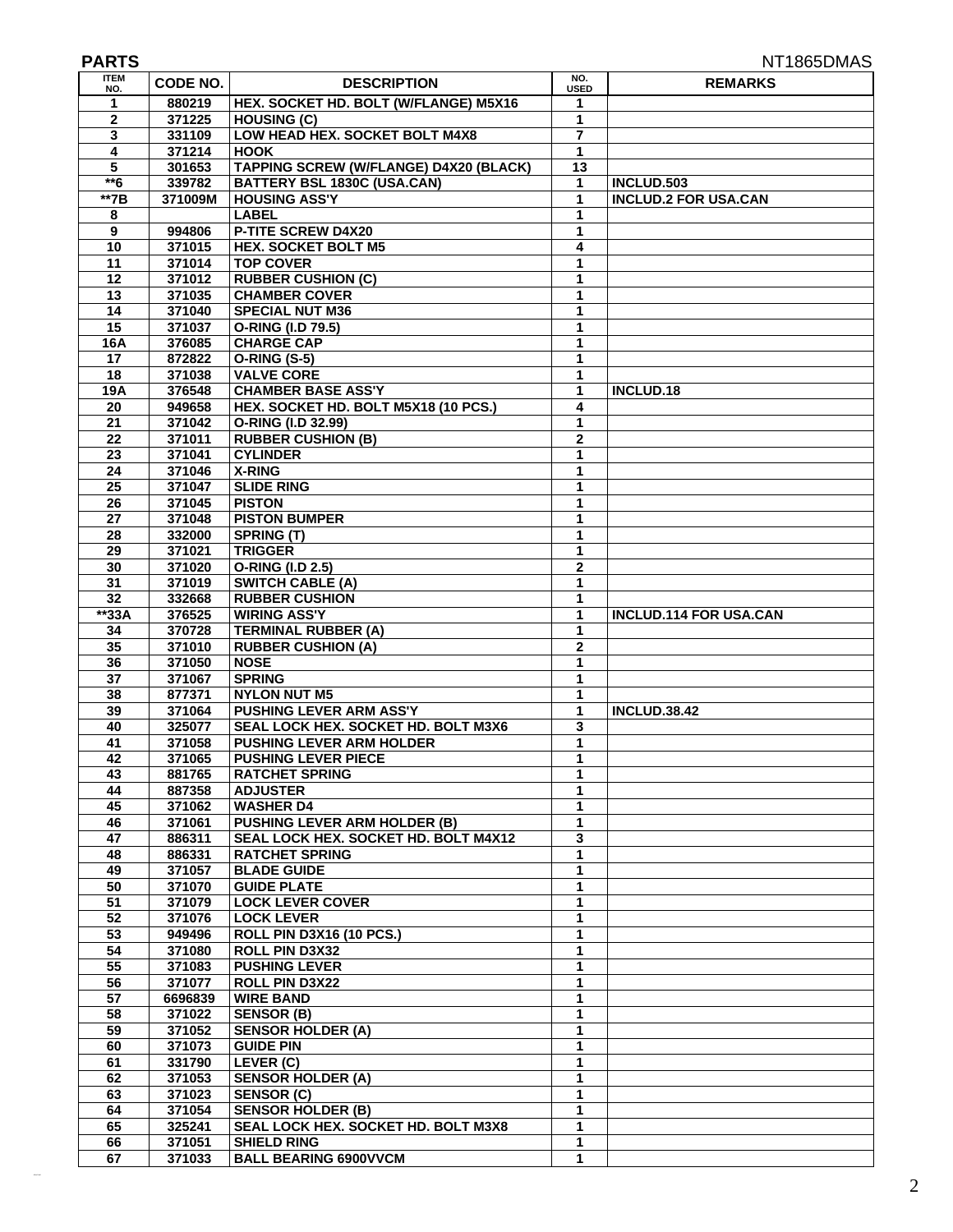| <b>ITEM</b>     | CODE NO.         | <b>DESCRIPTION</b>                                   | NO.              | NT1865DMAS<br><b>REMARKS</b> |
|-----------------|------------------|------------------------------------------------------|------------------|------------------------------|
| NO.<br>68       | 371032           | <b>WASHER (A)</b>                                    | <b>USED</b><br>1 |                              |
| 69              | 371027           | <b>WHEEL SPRING (A)</b>                              | 1                |                              |
| 70              | 371030           | <b>NEEDLE ROLLER D3</b>                              | 6                |                              |
| $\overline{71}$ | 371031           | <b>NEEDLE ROLLER D4.5</b>                            | 1                |                              |
| 72              | 371029           | PIN (A)                                              | 1                |                              |
| 73              | 371026           | <b>PIN WHEEL</b>                                     | 1                |                              |
| 74              | 371028           | <b>WHEEL SPRING (B)</b>                              | 1                |                              |
| 75              | 371034           | <b>POSITION DETECTOR</b>                             | 1                |                              |
| 76              | 6901VV           | <b>BALL BEARING 6901VV</b><br><b>GEAR BOX ASS'Y</b>  | 1                |                              |
| 77              | 371025           | <b>GEAR CASE</b>                                     | 1                | <b>INCLUD.78-97</b>          |
| 78              |                  |                                                      | 1                |                              |
| 79              |                  | <b>WASHER (E)</b><br><b>CARRIER</b>                  | 1                |                              |
| 80<br>81        |                  | PLANET GEAR (C) SET (4 PCS.)                         | 1<br>4           |                              |
|                 |                  |                                                      |                  |                              |
| 82              |                  | <b>RING GEAR (C)</b>                                 | 1                |                              |
| 83              |                  | <b>WASHER (D)</b><br><b>GEAR SPACER</b>              | 1                |                              |
| 84              |                  |                                                      | 1                |                              |
| 85              |                  | PINION (C)                                           | 1                |                              |
| 86              |                  | PLANET GEAR (B) SET (4 PCS.)                         | 4                |                              |
| 87              |                  | <b>RING GEAR (B)</b><br><b>WASHER (C)</b>            | 1                |                              |
| 88              |                  |                                                      | 1                |                              |
| 89              |                  | <b>LOCK RING</b>                                     | 1                |                              |
| 90              |                  | PINION (B)                                           | 1                |                              |
| 91              |                  | <b>NEEDLE ROLLER (A) SET (6 PCS.)</b>                | 6                |                              |
| 92              |                  | <b>WASHER (B)</b>                                    | 1                |                              |
| 93              |                  | PLANET GEAR (A) SET (3 PCS.)                         | 3                |                              |
| 94              |                  | <b>RING GEAR (A)</b>                                 | 1                |                              |
| 95              |                  | <b>WASHER (A)</b>                                    | 1                |                              |
| 96              |                  | <b>MOTOR SPACER</b>                                  | 1                |                              |
| 97              |                  | SCREW SET D3X8 (4 PCS.)<br><b>ROTOR</b>              | 4<br>1           |                              |
| 98<br>99        | 361054<br>326276 | LEVER (A)                                            | 1                |                              |
| 100             | 371093           | <b>MAGAZINE HOLDER</b>                               | 1                |                              |
| 101             | 371085           | <b>MAGAZINE COVER</b>                                | 1                |                              |
| 102             | 885997           | <b>MACHINE SCREW M5X15 (BLACK)</b>                   | $\mathbf 2$      |                              |
| 103             | 949431           | <b>BOLT WASHER M5 (10 PCS.)</b>                      | $\mathbf{2}$     |                              |
| 104             | 886591           | <b>NAIL RAIL</b>                                     | 1                |                              |
| $*105$          | 371107           | <b>CAUTION LABEL</b>                                 | 1                | <b>FOR USA.CAN</b>           |
| 106             | 307811           | <b>TAPPING SCREW (W/FLANGE) D4X16 (BLACK)</b>        | 1                |                              |
| 107<br>108      | 371090<br>371091 | <b>NAIL FEEDER (B)</b><br><b>PUSHING STOPPER (A)</b> | 1<br>$\mathbf 1$ |                              |
| 109             | 886619           | <b>PUSHING STOPPER SPRING</b>                        | 1                |                              |
| 110             | 886616           | <b>PUSHING STOPPER COVER</b>                         | $\mathbf{1}$     |                              |
| 111             | 306371           | <b>TAPPING SCREW (W/FLANGE) D3X10 (BLACK)</b>        | 1                |                              |
| 112             | 371226           | <b>MAGAZINE</b>                                      | 1                |                              |
| 113             | 877371           | <b>NYLON NUT M5</b>                                  | $\bf 2$          |                              |
| 114             | 373658           | <b>PANEL SHEET</b>                                   | $\mathbf{1}$     |                              |
|                 |                  |                                                      |                  |                              |
|                 |                  |                                                      |                  |                              |
|                 |                  |                                                      |                  |                              |
|                 |                  |                                                      |                  |                              |
|                 |                  |                                                      |                  |                              |
|                 |                  |                                                      |                  |                              |
|                 |                  |                                                      |                  |                              |
|                 |                  |                                                      |                  |                              |
|                 |                  |                                                      |                  |                              |
|                 |                  |                                                      |                  |                              |
|                 |                  |                                                      |                  |                              |
|                 |                  |                                                      |                  |                              |
|                 |                  |                                                      |                  |                              |
|                 |                  |                                                      |                  |                              |
|                 |                  |                                                      |                  |                              |
|                 |                  |                                                      |                  |                              |